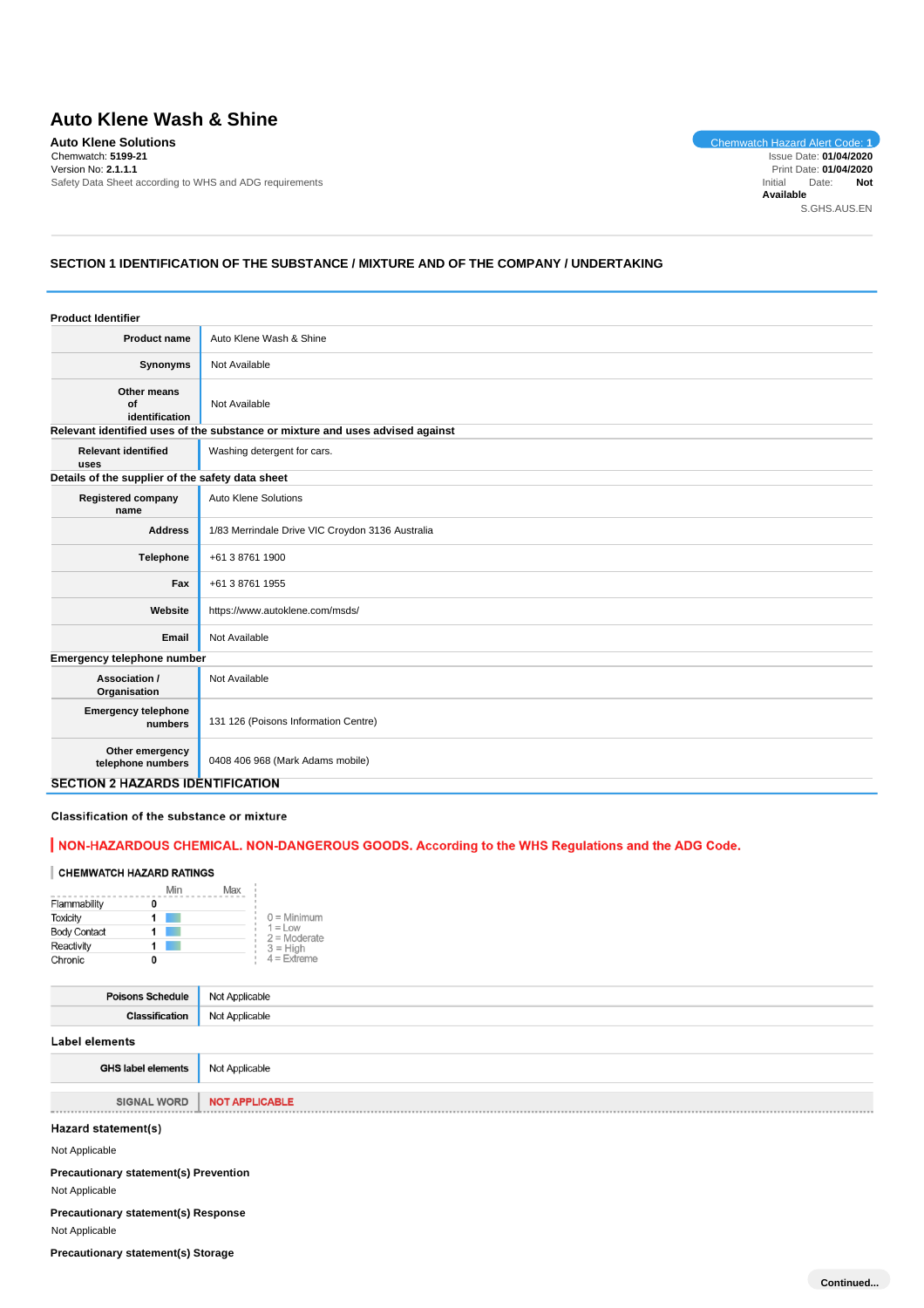# Chemwatch: **5199-21** Page **2** of **9** Issue Date: **01/04/2020 Auto Klene Wash & Shine**

Not Applicable

#### **Precautionary statement(s) Disposal**

Not Applicable

### **SECTION 3 COMPOSITION / INFORMATION ON INGREDIENTS**

#### **Substances**

See section below for composition of Mixtures

### **Mixtures**

| <b>CAS No</b> | %[weight] | Name                                                       |
|---------------|-----------|------------------------------------------------------------|
| Not Available | 10-30     | biodegradable surfactants                                  |
| Not Available | $1 - 10$  | soil suspending agents                                     |
| 68554-54-1    | $1 - 10$  | dimethylsiloxane/[(2-aminoethyl)amino]propylsilsesquioxane |
|               | balance   | Ingredients determined not to be hazardous                 |

# **SECTION 4 FIRST AID MEASURES**

| Description of first aid measures |                                                                                                                                                                                                         |  |  |  |  |
|-----------------------------------|---------------------------------------------------------------------------------------------------------------------------------------------------------------------------------------------------------|--|--|--|--|
| <b>Eye Contact</b>                | If this product comes in contact with the eyes:<br>Wash out immediately with fresh running water.                                                                                                       |  |  |  |  |
|                                   | Ensure complete irrigation of the eye by keeping eyelids apart and away from eye and moving the eyelids by occasionally lifting the upper and                                                           |  |  |  |  |
|                                   | lower lids. ▶ Seek medical attention without delay; if pain persists or recurs seek medical attention.<br>Removal of contact lenses after an eye injury should only be undertaken by skilled personnel. |  |  |  |  |
|                                   | If skin contact occurs:                                                                                                                                                                                 |  |  |  |  |
| <b>Skin Contact</b>               | Immediately remove all contaminated clothing, including footwear.                                                                                                                                       |  |  |  |  |
|                                   | Flush skin and hair with running water (and soap if available).                                                                                                                                         |  |  |  |  |
|                                   | ▶ Seek medical attention in event of irritation.                                                                                                                                                        |  |  |  |  |
| <b>Inhalation</b>                 | If fumes, aerosols or combustion products are inhaled remove from contaminated                                                                                                                          |  |  |  |  |
|                                   | area. • Other measures are usually unnecessary.                                                                                                                                                         |  |  |  |  |
|                                   | If swallowed do <b>NOT</b> induce vomiting.                                                                                                                                                             |  |  |  |  |
| Ingestion                         | If vomiting occurs, lean patient forward or place on left side (head-down position, if possible) to maintain open airway and prevent aspiration.                                                        |  |  |  |  |
|                                   | • Observe the patient carefully.                                                                                                                                                                        |  |  |  |  |
|                                   | Never give liquid to a person showing signs of being sleepy or with reduced awareness; i.e. becoming                                                                                                    |  |  |  |  |
|                                   | unconscious. • Give water to rinse out mouth, then provide liquid slowly and as much as casualty can                                                                                                    |  |  |  |  |
|                                   | comfortably drink. . Seek medical advice.                                                                                                                                                               |  |  |  |  |
|                                   | Indication of any immediate medical attention and special treatment needed                                                                                                                              |  |  |  |  |

Treat symptomatically.

# **SECTION 5 FIREFIGHTING MEASURES**

### **Extinguishing media**

- There is no restriction on the type of extinguisher which may be used.
- Use extinguishing media suitable for surrounding area.

#### **Special hazards arising from the substrate or mixture**

**Fire Incompatibility**

Avoid contamination with oxidising agents i.e. nitrates, oxidising acids, chlorine bleaches, pool chlorine etc. as ignition may result

**Advice for firefighters**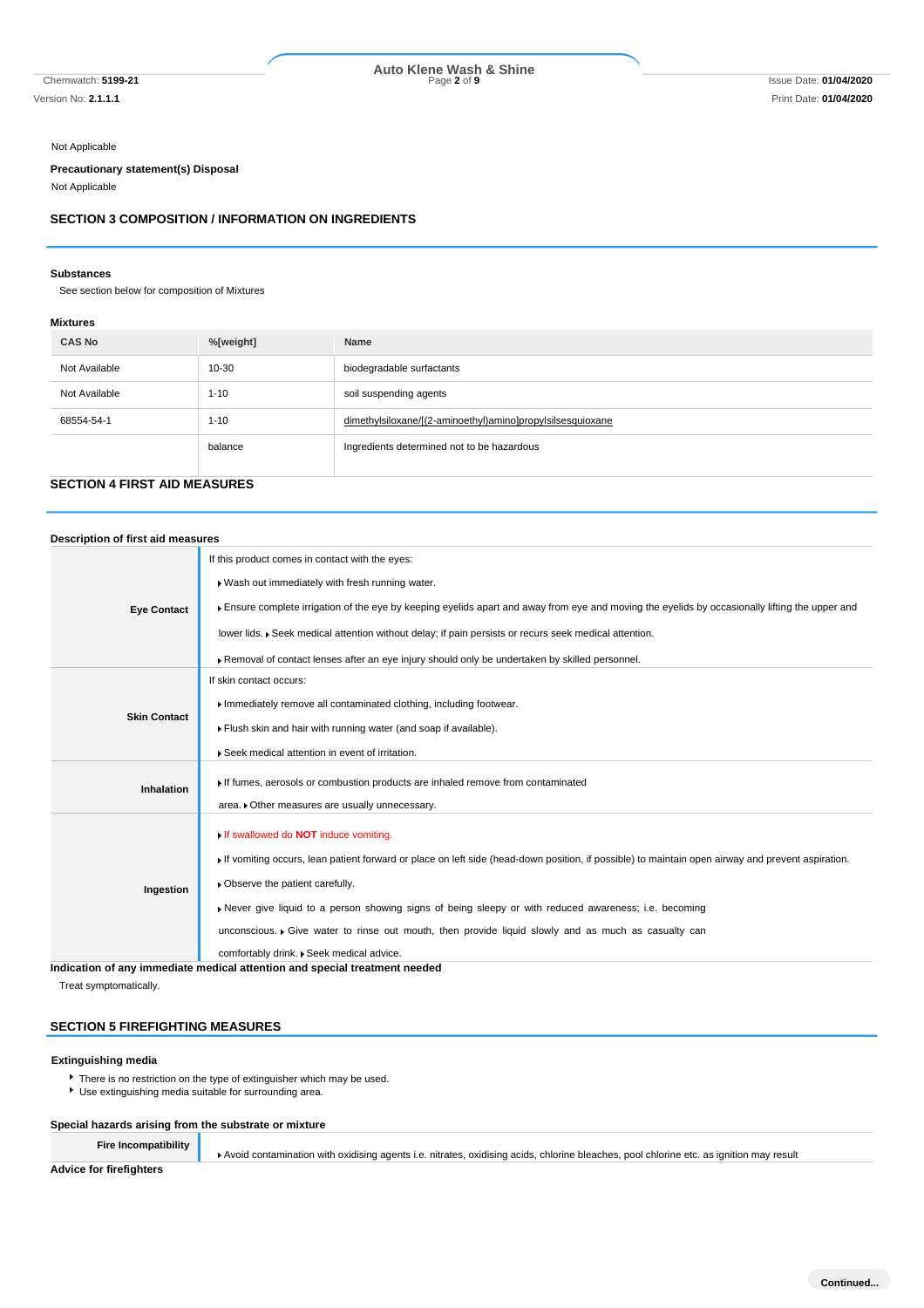Chemwatch: **5199-21** Page **3** of **9** Issue Date: **01/04/2020 Auto Klene Wash & Shine**

| <b>Fire Fighting</b>            | Alert Fire Brigade and tell them location and nature of hazard.<br>. Wear breathing apparatus plus protective gloves in the event of a fire.<br>▶ Prevent, by any means available, spillage from entering drains or water courses.<br>Use fire fighting procedures suitable for surrounding area.<br>DO NOT approach containers suspected to be hot.<br>• Cool fire exposed containers with water spray from a protected location.<br>If safe to do so, remove containers from path of fire.                                   |
|---------------------------------|--------------------------------------------------------------------------------------------------------------------------------------------------------------------------------------------------------------------------------------------------------------------------------------------------------------------------------------------------------------------------------------------------------------------------------------------------------------------------------------------------------------------------------|
| <b>Fire/Explosion</b><br>Hazard | Non combustible.<br>Not considered to be a significant fire risk.<br>Expansion or decomposition on heating may lead to violent rupture of containers.<br>Decomposes on heating and may produce toxic fumes of carbon monoxide<br>(CO). • May emit acrid smoke.<br>Decomposition may produce toxic fumes of:, carbon dioxide (CO2), silicon dioxide (SiO2), other pyrolysis products typical of burning organic material<br>May emit poisonous fumes. May emit corrosive fumes.<br><b>SECTION 6 ACCIDENTAL RELEASE MEASURES</b> |

# **Personal precautions, protective equipment and emergency procedures**

| <b>Minor Spills</b> | • Clean up all spills immediately.<br>Avoid breathing vapours and contact with skin and eyes.<br>► Control personal contact with the substance, by using protective equipment. ►<br>Contain and absorb spill with sand, earth, inert material or vermiculite.<br>▶ Wipe up.<br>▶ Place in a suitable, labelled container for waste disposal.                |
|---------------------|-------------------------------------------------------------------------------------------------------------------------------------------------------------------------------------------------------------------------------------------------------------------------------------------------------------------------------------------------------------|
| <b>Major Spills</b> | Moderate hazard.<br>• Clear area of personnel and move upwind.<br>Alert Fire Brigade and tell them location and nature of hazard.<br>▶ Wear breathing apparatus plus protective gloves.<br>Prevent, by any means available, spillage from entering drains or water course.<br>Stop leak if safe to do so.<br>Contain spill with sand, earth or vermiculite. |

Personal Protective Equipment advice is contained in Section 8 of the SDS.

# **SECTION 7 HANDLING AND STORAGE**

| Precautions for safe handling |                                                                                                                                                                                                                                                                                                                                                                                                       |  |  |  |
|-------------------------------|-------------------------------------------------------------------------------------------------------------------------------------------------------------------------------------------------------------------------------------------------------------------------------------------------------------------------------------------------------------------------------------------------------|--|--|--|
| Safe handling                 | Avoid all personal contact, including inhalation.<br>Wear protective clothing when risk of exposure occurs.<br>Use in a well-ventilated area.<br>Avoid contact with moisture.<br>Avoid contact with incompatible materials.<br>When handling, DO NOT eat, drink or smoke.<br>Keep containers securely sealed when not in use.<br>DO NOT allow clothing wet with material to stay in contact with skin |  |  |  |
| Other information             | Store in original containers.<br>Keep containers securely sealed.<br>Store in a cool, dry, well-ventilated area.<br>Store away from incompatible materials and foodstuff containers.<br>▶ Protect containers against physical damage and check regularly for leaks.                                                                                                                                   |  |  |  |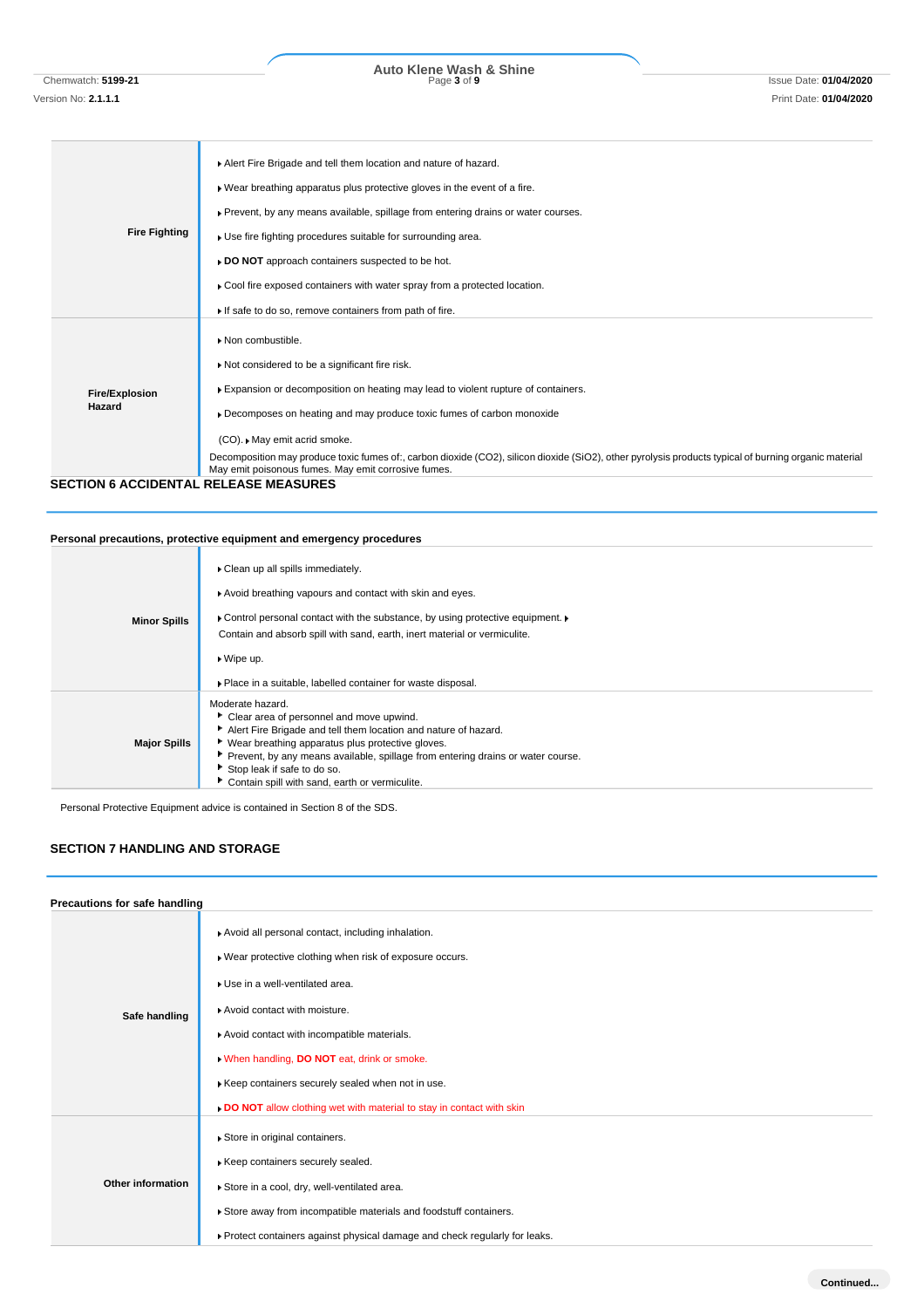Chemwatch: **5199-21** Page **4** of **9** Issue Date: **01/04/2020 Auto Klene Wash & Shine**

|                    | ► Observe manufacturer's storage and handling recommendations contained within this SDS.           |
|--------------------|----------------------------------------------------------------------------------------------------|
|                    |                                                                                                    |
|                    |                                                                                                    |
|                    |                                                                                                    |
|                    |                                                                                                    |
|                    | Conditions for safe storage, including any incompatibilities                                       |
|                    |                                                                                                    |
|                    | ▶ Polyethylene or polypropylene container.                                                         |
| Suitable container |                                                                                                    |
|                    | ▶ Packing as recommended by manufacturer.                                                          |
|                    | Check all containers are clearly labelled and free from leaks.                                     |
|                    |                                                                                                    |
| Storage            | Avoid reaction with oxidising agents                                                               |
| incompatibility    | Avoid contamination of water, foodstuffs, feed or seed.                                            |
|                    | Avoid sodium or calcium hypochlorite. Reaction with peroxides may result in violent decomposition. |
|                    | <b>SECTION 8 EXPOSURE CONTROLS / PERSONAL PROTECTION</b>                                           |
|                    |                                                                                                    |
|                    |                                                                                                    |
|                    |                                                                                                    |

# **Control parameters**

T **OCCUPATIONAL EXPOSURE LIMITS (OEL)**

#### T **INGREDIENT DATA**

Not Available

#### L **EMERGENCY LIMITS**

| Ingredient                                                     | <b>Material name</b> |               | TEEL-1              | TEEL-2        | TEEL-3        |
|----------------------------------------------------------------|----------------------|---------------|---------------------|---------------|---------------|
| Auto Klene Wash & Shine                                        |                      | Not Available | Not Available       | Not Available | Not Available |
| <b>Original IDLH</b><br>Ingredient                             |                      |               | <b>Revised IDLH</b> |               |               |
| biodegradable surfactants                                      |                      | Not Available |                     | Not Available |               |
| soil suspending agents                                         |                      | Not Available |                     | Not Available |               |
| dimethylsiloxane/[(2-<br>aminoethyl)amino]propylsilsesquioxane |                      | Not Available |                     | Not Available |               |

# **Exposure controls**

| Appropriate engineering<br>controls | None required when handling small quantities.<br>OTHERWISE:<br>Engineering controls are used to remove a hazard or place a barrier between the worker and the hazard. Well-designed engineering controls<br>can be highly effective in protecting workers and will typically be independent of worker interactions to provide this high level of protection. The<br>basic types of engineering controls are:<br>Process controls which involve changing the way a job activity or process is done to reduce the risk.<br>Enclosure and/or isolation of emission source which keeps a selected hazard "physically" away from the worker and ventilation that strategically<br>"adds" and "removes" air in the work environment. Ventilation can remove or dilute an air contaminant if designed properly. The design of a<br>ventilation system must match the particular process and chemical or contaminant in use.<br>Employers may need to use multiple types of controls to prevent employee overexposure. |
|-------------------------------------|----------------------------------------------------------------------------------------------------------------------------------------------------------------------------------------------------------------------------------------------------------------------------------------------------------------------------------------------------------------------------------------------------------------------------------------------------------------------------------------------------------------------------------------------------------------------------------------------------------------------------------------------------------------------------------------------------------------------------------------------------------------------------------------------------------------------------------------------------------------------------------------------------------------------------------------------------------------------------------------------------------------|
| <b>Personal</b><br>protection       |                                                                                                                                                                                                                                                                                                                                                                                                                                                                                                                                                                                                                                                                                                                                                                                                                                                                                                                                                                                                                |
| Eye and face<br>protection          | No special equipment for minor exposure i.e. when handling small quantities.<br>OTHERWISE:<br>Safety glasses with side shields.<br>Contact lenses may pose a special hazard; soft contact lenses may absorb and concentrate irritants. A written policy document, describing the<br>wearing of lenses or restrictions on use, should be created for each workplace or task. This should include a review of lens absorption and<br>adsorption for the class of chemicals in use and an account of injury experience. Medical and first-aid personnel should be trained in their<br>removal and suitable equipment should be readily available. In the event of chemical exposure, begin eye irrigation immediately and remove<br>contact lens as soon as practicable.                                                                                                                                                                                                                                          |
| <b>Skin protection</b>              | See Hand protection below                                                                                                                                                                                                                                                                                                                                                                                                                                                                                                                                                                                                                                                                                                                                                                                                                                                                                                                                                                                      |
| Hands/feet<br>protection            | No special equipment needed when handling small quantities.<br><b>OTHERWISE:</b> Wear chemical protective gloves, e.g. PVC.                                                                                                                                                                                                                                                                                                                                                                                                                                                                                                                                                                                                                                                                                                                                                                                                                                                                                    |
| <b>Body protection</b>              | See Other protection below                                                                                                                                                                                                                                                                                                                                                                                                                                                                                                                                                                                                                                                                                                                                                                                                                                                                                                                                                                                     |
| Other protection                    | No special equipment needed when handling small quantities.<br>OTHERWISE:<br>▶ Overalls.<br>▶ Barrier cream.                                                                                                                                                                                                                                                                                                                                                                                                                                                                                                                                                                                                                                                                                                                                                                                                                                                                                                   |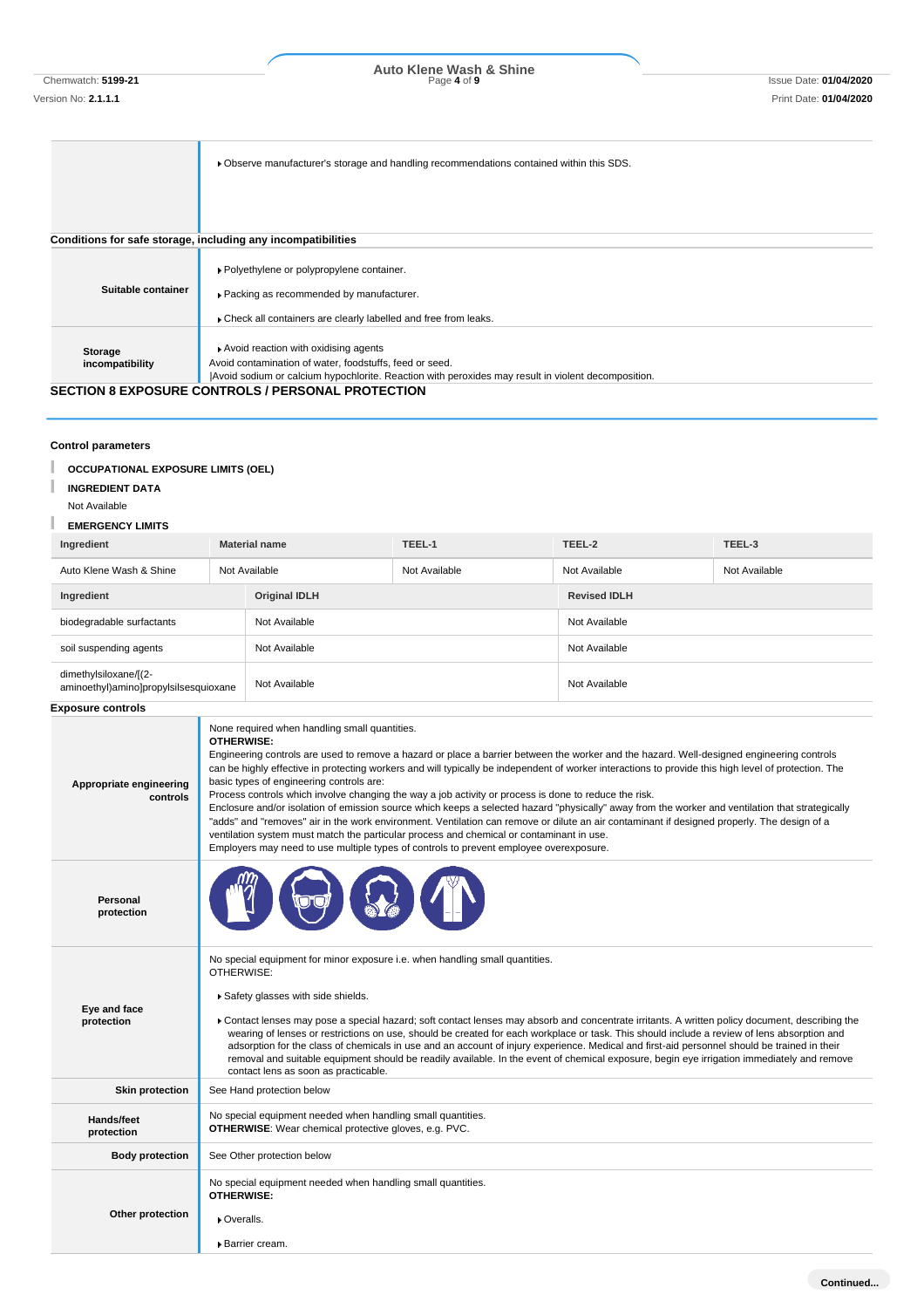Chemwatch: **5199-21** Page **5** of **9** Issue Date: **01/04/2020 Auto Klene Wash & Shine**

Version No: **2.1.1.1** Print Date: **01/04/2020**

|                               | ▶ Eyewash unit. |
|-------------------------------|-----------------|
| Thermal hazards Not Available |                 |

#### **Respiratory protection**

Type A-P Filter of sufficient capacity. (AS/NZS 1716 & 1715, EN 143:2000 & 149:2001, ANSI Z88 or national equivalent)

Where the concentration of gas/particulates in the breathing zone, approaches or exceeds the "Exposure Standard" (or ES), respiratory protection is required. Degree of protection varies with both face-piece and Class of filter; the nature of protection varies with Type of filter.

| <b>Required Minimum Protection Factor</b> | <b>Half-Face Respirator</b> | <b>Full-Face Respirator</b> | <b>Powered Air Respirator</b> |
|-------------------------------------------|-----------------------------|-----------------------------|-------------------------------|
| up to $10 \times ES$                      | A-AUS P2                    | -                           | A-PAPR-AUS / Class 1 P2       |
| up to $50 \times ES$                      | -                           | A-AUS / Class 1 P2          |                               |
| up to $100 \times ES$                     |                             | $A-2$ P <sub>2</sub>        | A-PAPR-2 P2 ^                 |

^ - Full-face

A(All classes) = Organic vapours, B AUS or B1 = Acid gasses, B2 = Acid gas or hydrogen cyanide(HCN), B3 = Acid gas or hydrogen cyanide(HCN), E = Sulfur dioxide(SO2), G = Agricultural chemicals, K = Ammonia(NH3), Hg = Mercury, NO = Oxides of nitrogen, MB = Methyl bromide, AX = Low boiling point organic compounds(below 65 degC)

#### **SECTION 9 PHYSICAL AND CHEMICAL PROPERTIES**

# **Information on basic physical and chemical properties**

| Opaque pink viscous liquid with detergent odour; mixes with water. |                                               |                |
|--------------------------------------------------------------------|-----------------------------------------------|----------------|
| Liquid                                                             | Relative density (Water =<br>1)               | 1.02           |
| Not Available                                                      | Partition coefficient n-<br>octanol / water   | Not Available  |
| Not Available                                                      | Auto-ignition<br>temperature<br>$(^{\circ}C)$ | Not Applicable |
| 8                                                                  | Decomposition<br>temperature                  | Not Available  |
| $\sim\!0$                                                          | <b>Viscosity (cSt)</b>                        | Not Available  |
| ~100                                                               | Molecular weight<br>(g/mol)                   | Not Applicable |
| Not Applicable                                                     | <b>Taste</b>                                  | Not Available  |
| $\mathbf{1}$                                                       | <b>Explosive</b><br>properties                | Not Available  |
| Not Applicable                                                     | Oxidising<br>properties                       | Not Available  |
| Not Applicable                                                     | <b>Surface Tension (dyn/cm</b><br>or mN/m)    | Not Available  |
| Not Applicable                                                     | <b>Volatile Component (%vol)</b>              | 82             |
| Not Available                                                      | Gas group                                     | Not Available  |
| Miscible                                                           | pH as a solution<br>(1%)                      | Not Available  |
| Not Available                                                      | VOC g/L                                       | Not Available  |
|                                                                    | <b>SECTION 10 STABILITY AND REACTIVITY</b>    |                |

| Reactivity                | See section 7                                                                                                                        |
|---------------------------|--------------------------------------------------------------------------------------------------------------------------------------|
| <b>Chemical stability</b> | • Unstable in the presence of incompatible materials.<br>▶ Product is considered stable.<br>Hazardous polymerisation will not occur. |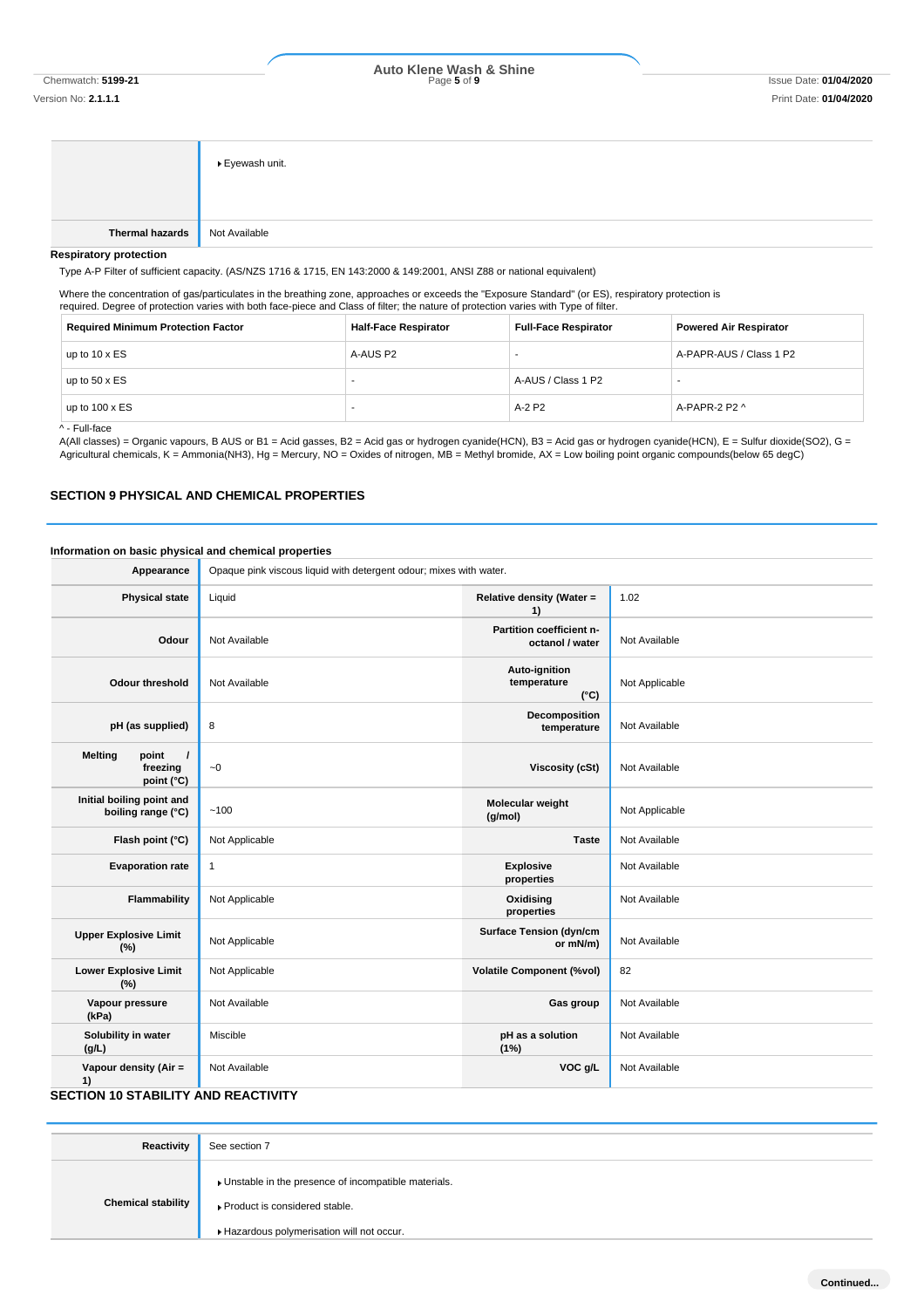# Chemwatch: **5199-21** Page **6** of **9** Issue Date: **01/04/2020 Auto Klene Wash & Shine**

Version No: **2.1.1.1** Print Date: **01/04/2020**

| Possibility of hazardous<br>reactions      | See section 7 |
|--------------------------------------------|---------------|
| <b>Conditions to</b><br>avoid              | See section 7 |
| Incompatible<br>materials                  | See section 7 |
| <b>Hazardous decomposition</b><br>products | See section 5 |
| SECTION 11 TOXICOLOGICAL INFORMATION       |               |

# **SECTION 11 TOXICOLOGICAL INFORMATION**

| Information on toxicological effects                          |                              |                                                                                                                                                                                                                                                                                                                                                  |                                                                                                                                   |                                                                                                                                                                                                                                                                                                                                                      |  |
|---------------------------------------------------------------|------------------------------|--------------------------------------------------------------------------------------------------------------------------------------------------------------------------------------------------------------------------------------------------------------------------------------------------------------------------------------------------|-----------------------------------------------------------------------------------------------------------------------------------|------------------------------------------------------------------------------------------------------------------------------------------------------------------------------------------------------------------------------------------------------------------------------------------------------------------------------------------------------|--|
| Inhaled                                                       | irritation can cause further |                                                                                                                                                                                                                                                                                                                                                  | There is some evidence to suggest that the material can cause respiratory irritation in some persons. The body's response to such |                                                                                                                                                                                                                                                                                                                                                      |  |
|                                                               | lung damage.                 |                                                                                                                                                                                                                                                                                                                                                  |                                                                                                                                   |                                                                                                                                                                                                                                                                                                                                                      |  |
| Ingestion                                                     |                              | Accidental ingestion of the material may be damaging to the health of the individual.                                                                                                                                                                                                                                                            |                                                                                                                                   |                                                                                                                                                                                                                                                                                                                                                      |  |
|                                                               |                              | There is some evidence to suggest that this material can cause inflammation of the skin on contact                                                                                                                                                                                                                                               |                                                                                                                                   |                                                                                                                                                                                                                                                                                                                                                      |  |
| <b>Skin Contact</b>                                           |                              | in some persons. Open cuts, abraded or irritated skin should not be exposed to this material<br>Entry into the blood-stream, through, for example, cuts, abrasions or lesions, may produce systemic injury with harmful effects.<br>Examine the skin prior to the use of the material and ensure that any external damage is suitably protected. |                                                                                                                                   |                                                                                                                                                                                                                                                                                                                                                      |  |
|                                                               |                              | Eye There is some evidence to suggest that this material can cause eye irritation and damage in some persons.                                                                                                                                                                                                                                    |                                                                                                                                   |                                                                                                                                                                                                                                                                                                                                                      |  |
| Chronic                                                       |                              |                                                                                                                                                                                                                                                                                                                                                  |                                                                                                                                   | Long-term exposure to the product is not thought to produce chronic effects adverse to the health (as classified by EC Directives using<br>animal models); nevertheless exposure by all routes should be minimised as a matter of course.                                                                                                            |  |
|                                                               |                              | <b>TOXICITY</b>                                                                                                                                                                                                                                                                                                                                  |                                                                                                                                   | <b>IRRITATION</b>                                                                                                                                                                                                                                                                                                                                    |  |
| Auto Klene Wash & Shine                                       |                              |                                                                                                                                                                                                                                                                                                                                                  |                                                                                                                                   |                                                                                                                                                                                                                                                                                                                                                      |  |
|                                                               |                              | Not Available                                                                                                                                                                                                                                                                                                                                    |                                                                                                                                   | Not Available                                                                                                                                                                                                                                                                                                                                        |  |
|                                                               |                              | <b>TOXICITY</b>                                                                                                                                                                                                                                                                                                                                  |                                                                                                                                   | <b>IRRITATION</b>                                                                                                                                                                                                                                                                                                                                    |  |
| dimethylsiloxane/[(2aminoethyl)amino]propylsilsesqu<br>ioxane |                              |                                                                                                                                                                                                                                                                                                                                                  |                                                                                                                                   |                                                                                                                                                                                                                                                                                                                                                      |  |
|                                                               |                              | Not Available                                                                                                                                                                                                                                                                                                                                    |                                                                                                                                   | Not Available                                                                                                                                                                                                                                                                                                                                        |  |
| Legend:                                                       |                              | otherwise specified data extracted from RTECS - Register of Toxic Effect of chemical Substances                                                                                                                                                                                                                                                  |                                                                                                                                   | 1. Value obtained from Europe ECHA Registered Substances - Acute toxicity 2.* Value obtained from manufacturer's SDS. Unless                                                                                                                                                                                                                         |  |
| AMINOETHYL)AMINO]PROPYLSILSESQUIOXANE                         | DIMETHYLSILOXANE/[(2-        |                                                                                                                                                                                                                                                                                                                                                  |                                                                                                                                   | Siloxanes may impair liver and hormonal function, as well as the lung and kidney. They have not been found<br>to be irritating to the skin and eyes. They may potentially cause cancer (tumours of the womb in females) and<br>may cause impaired fertility or infertility. No significant acute toxicological data identified in literature search. |  |
| <b>Acute Toxicity</b>                                         |                              |                                                                                                                                                                                                                                                                                                                                                  | Carcinogenicity                                                                                                                   |                                                                                                                                                                                                                                                                                                                                                      |  |
| <b>Skin Irritation/Corrosion</b>                              |                              |                                                                                                                                                                                                                                                                                                                                                  | Reproductivity                                                                                                                    |                                                                                                                                                                                                                                                                                                                                                      |  |
| <b>Serious Eye</b><br>Damage/Irritation                       | ◎                            |                                                                                                                                                                                                                                                                                                                                                  | STOT - Single<br><b>Exposure</b>                                                                                                  | O                                                                                                                                                                                                                                                                                                                                                    |  |
| <b>Respiratory or Skin sensitisation</b>                      | $\circ$                      |                                                                                                                                                                                                                                                                                                                                                  | <b>STOT - Repeated</b><br><b>Exposure</b>                                                                                         | ◎                                                                                                                                                                                                                                                                                                                                                    |  |
| <b>Mutagenicity</b>                                           | ◎                            |                                                                                                                                                                                                                                                                                                                                                  | <b>Aspiration Hazard</b>                                                                                                          | N                                                                                                                                                                                                                                                                                                                                                    |  |
|                                                               |                              |                                                                                                                                                                                                                                                                                                                                                  |                                                                                                                                   | Legend - Data available but does not fill the criteria for<br>classification<br>×<br>- Data required to make classification available                                                                                                                                                                                                                |  |

*– Data Not Available to make classification*

# **SECTION 12 ECOLOGICAL INFORMATION**

| Toxicity             |                        |                                                                                                                                                                                                                                                                                                                                                                        |                |                |                |
|----------------------|------------------------|------------------------------------------------------------------------------------------------------------------------------------------------------------------------------------------------------------------------------------------------------------------------------------------------------------------------------------------------------------------------|----------------|----------------|----------------|
| Ingredient           | Endpoint               | <b>Test Duration (hr)</b>                                                                                                                                                                                                                                                                                                                                              | <b>Species</b> | Value          | Source         |
| <b>Not Available</b> | Not Applicable         | Not Applicable                                                                                                                                                                                                                                                                                                                                                         | Not Applicable | Not Applicable | Not Applicable |
| Legend:              | $V3.12 -$<br>(Japan) - | Extracted from 1. IUCLID Toxicity Data 2. Europe ECHA Registered Substances - Ecotoxicological Information - Aquatic Toxicity 3. EPIWIN Suite<br>Aquatic Toxicity Data (Estimated) 4. US EPA, Ecotox database - Aquatic Toxicity Data 5. ECETOC Aquatic Hazard Assessment Data 6. NITE<br>Bioconcentration Data 7. METI (Japan) - Bioconcentration Data 8. Vendor Data |                |                |                |

**DO NOT** discharge into sewer or waterways.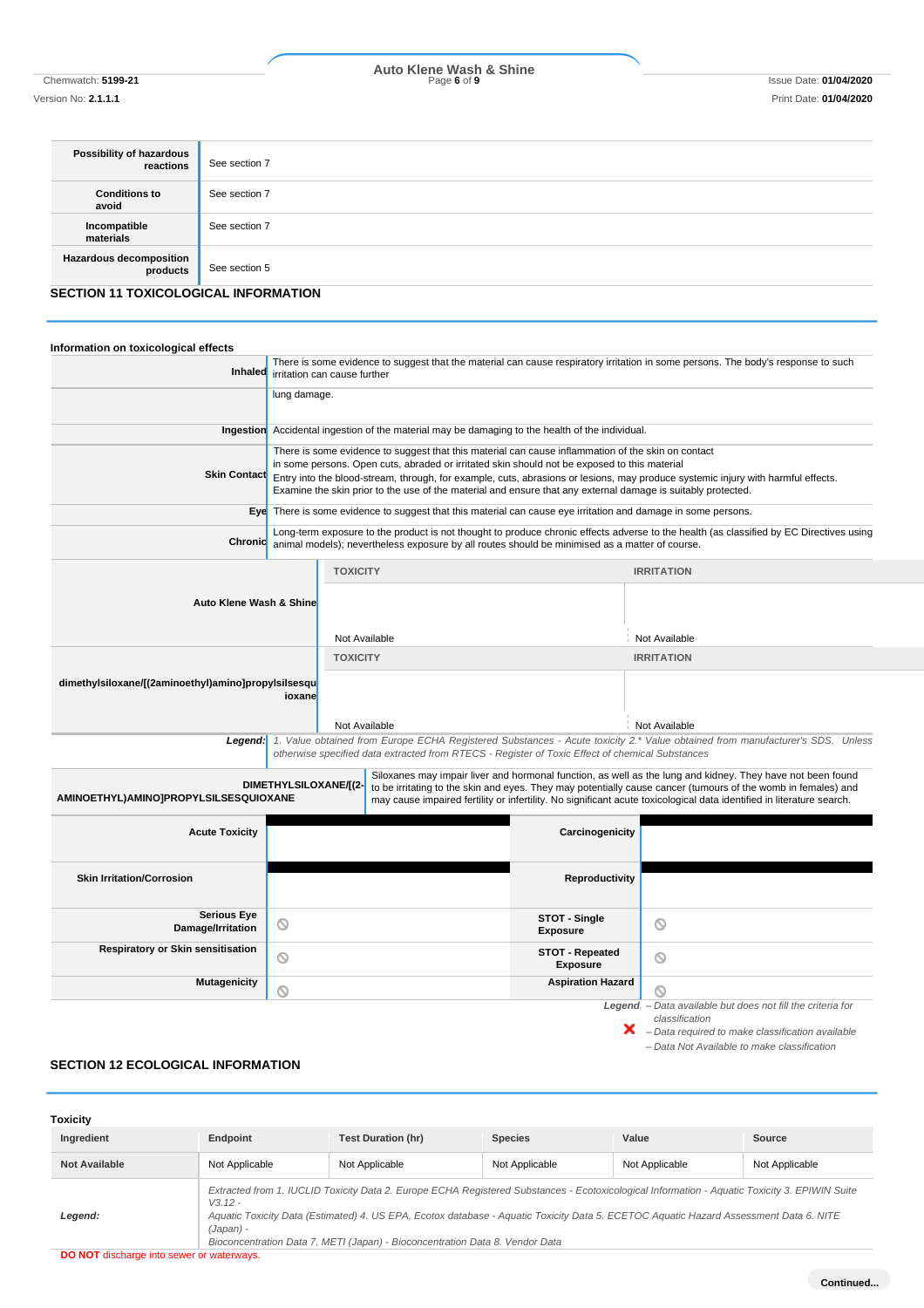# **Persistence and degradability**

| Ingredient | Persistence: Water/Soil               | Persistence: Air                      |
|------------|---------------------------------------|---------------------------------------|
|            | No Data available for all ingredients | No Data available for all ingredients |

#### **Bioaccumulative potential**

| Ingredient | <b>Bioaccumulation</b>                |
|------------|---------------------------------------|
|            | No Data available for all ingredients |

# **Mobility in soil**

| Ingredient | <b>Mobility</b>                       |
|------------|---------------------------------------|
|            | No Data available for all ingredients |

# **SECTION 13 DISPOSAL CONSIDERATIONS**

| Waste treatment methods                |                                                                                                                                                                                                                                                                                                                                                                                                                                                                                                                                    |
|----------------------------------------|------------------------------------------------------------------------------------------------------------------------------------------------------------------------------------------------------------------------------------------------------------------------------------------------------------------------------------------------------------------------------------------------------------------------------------------------------------------------------------------------------------------------------------|
| <b>Product / Packaging</b><br>disposal | Legislation addressing waste disposal requirements may differ by country, state and/ or territory. Each user must refer to laws operating in their area. In some<br>areas, certain wastes must be tracked.<br>A Hierarchy of Controls seems to be common - the user should investigate:<br>Reduction<br>Reuse<br>Recycling<br>Disposal (if all else fails)<br>This material may be recycled if unused, or if it has not been contaminated so as to make it unsuitable for its intended use. If it has been contaminated, it may be |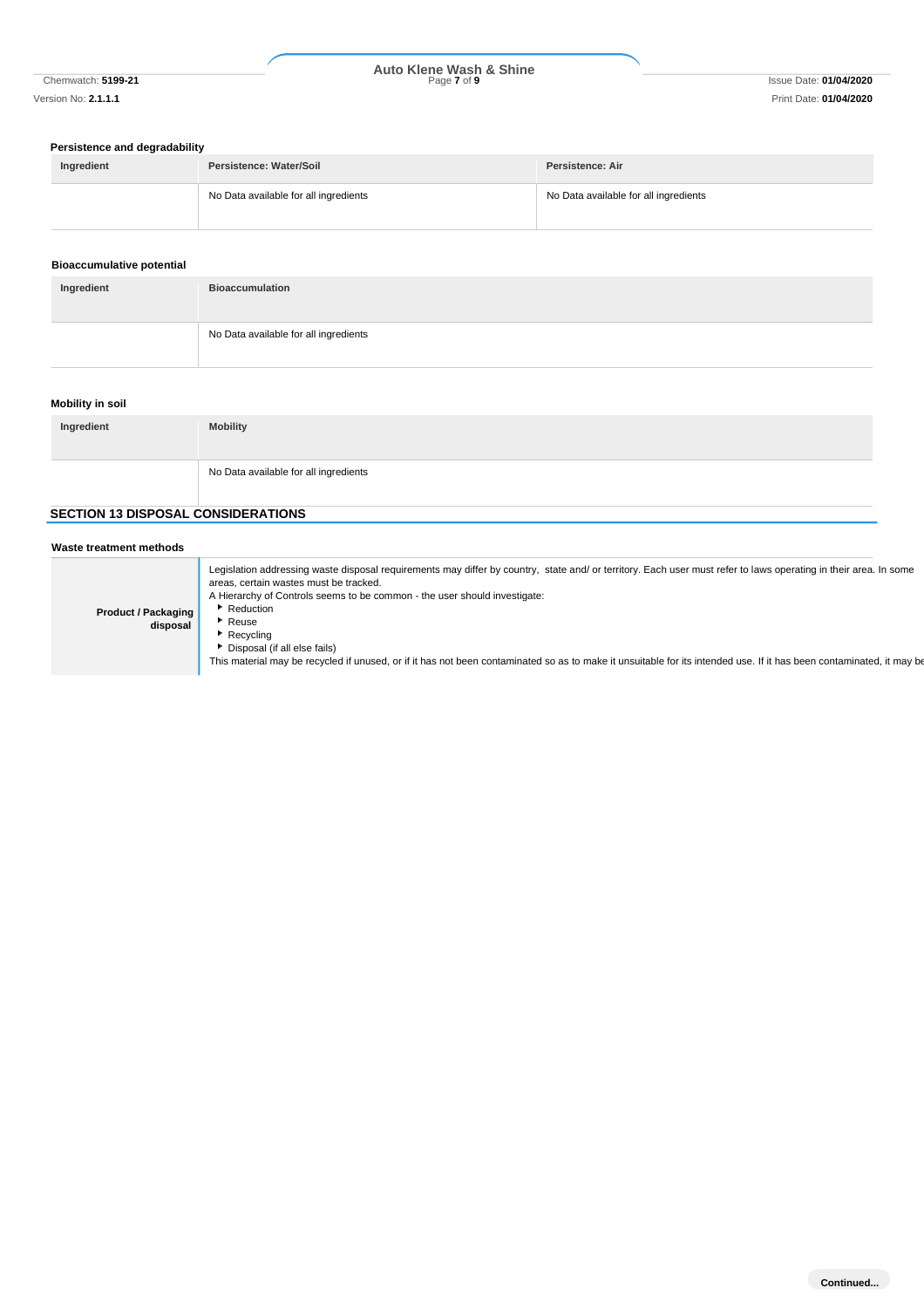| Version No: <b>2.1.1.1</b><br>Print Date |  | 01/04/2020 |
|------------------------------------------|--|------------|

| possible to reclaim the product by filtration, distillation or some other means. Shelf life considerations should also be applied in making decisions of this type.<br>Note that properties of a material may change in use, and recycling or reuse may not always be appropriate.<br>DO NOT allow wash water from cleaning or process equipment to enter drains.<br>It may be necessary to collect all wash water for treatment before disposal.<br>In all cases disposal to sewer may be subject to local laws and regulations and these should be considered first.<br>* Where in doubt contact the responsible authority.<br>Recycle wherever possible. |
|-------------------------------------------------------------------------------------------------------------------------------------------------------------------------------------------------------------------------------------------------------------------------------------------------------------------------------------------------------------------------------------------------------------------------------------------------------------------------------------------------------------------------------------------------------------------------------------------------------------------------------------------------------------|
| Consult manufacturer for recycling options or consult local or regional waste management authority for disposal if no suitable treatment or disposal facility<br>can be identified.<br>Dispose of by: burial in a land-fill specifically licenced to accept chemical and / or pharmaceutical wastes or incineration in a licenced apparatus (after<br>admixture with suitable combustible material).<br>Decontaminate empty containers. Observe all label safeguards until containers are cleaned and destroyed.                                                                                                                                            |

#### **SECTION 14 TRANSPORT INFORMATION**

| <b>Labels Required</b>                                               |                |
|----------------------------------------------------------------------|----------------|
| <b>Marine Pollutant</b>                                              | NO             |
| <b>HAZCHEM</b>                                                       | Not Applicable |
| Land transport (ADG): NOT REGULATED FOR TRANSPORT OF DANGEROUS GOODS |                |

#### **Air transport (ICAO-IATA / DGR): NOT REGULATED FOR TRANSPORT OF DANGEROUS GOODS**

**Sea transport (IMDG-Code / GGVSee): NOT REGULATED FOR TRANSPORT OF DANGEROUS GOODS**

**Transport in bulk according to Annex II of MARPOL and the IBC code**

Not Applicable

# **SECTION 15 REGULATORY INFORMATION**

**Safety, health and environmental regulations / legislation specific for the substance or mixture**

#### **DIMETHYLSILOXANE/[(2-AMINOETHYL)AMINO]PROPYLSILSESQUIOXANE(68554-54-1) IS FOUND ON THE FOLLOWING REGULATORY LISTS**

Australia Inventory of Chemical Substances (AICS)

| <b>National Inventory</b>               | <b>Status</b>                                                                                                                                                                              |
|-----------------------------------------|--------------------------------------------------------------------------------------------------------------------------------------------------------------------------------------------|
| Australia - AICS                        | Y                                                                                                                                                                                          |
| Canada - DSL                            | Y                                                                                                                                                                                          |
| Canada - NDSL                           | N (dimethylsiloxane/[(2-aminoethyl)amino]propylsilsesquioxane)                                                                                                                             |
| China - IECSC                           | Y                                                                                                                                                                                          |
| Europe - EINEC / ELINCS /<br><b>NLP</b> | N (dimethylsiloxane/[(2-aminoethyl)amino]propylsilsesquioxane)                                                                                                                             |
| Japan - ENCS                            | N (dimethylsiloxane/[(2-aminoethyl)amino]propylsilsesquioxane)                                                                                                                             |
| Korea - KECI                            | Y                                                                                                                                                                                          |
| New Zealand - NZIoC                     | Y                                                                                                                                                                                          |
| Philippines - PICCS                     | Y                                                                                                                                                                                          |
| USA - TSCA                              | Y                                                                                                                                                                                          |
| Legend:                                 | $Y = All$ ingredients are on the inventory<br>N = Not determined or one or more ingredients are not on the inventory and are not exempt from listing(see specific ingredients in brackets) |

# **SECTION 16 OTHER INFORMATION**

#### **Other information**

Classification of the preparation and its individual components has drawn on official and authoritative sources as well as independent review by the Chemwatch Classification committee using available literature references.

A list of reference resources used to assist the committee may be found at:

www.chemwatch.net

The SDS is a Hazard Communication tool and should be used to assist in the Risk Assessment. Many factors determine whether the reported Hazards are Risks in the workplace or other settings. Risks may be determined by reference to Exposures Scenarios. Scale of use, frequency of use and current or available engineering controls must be considered.